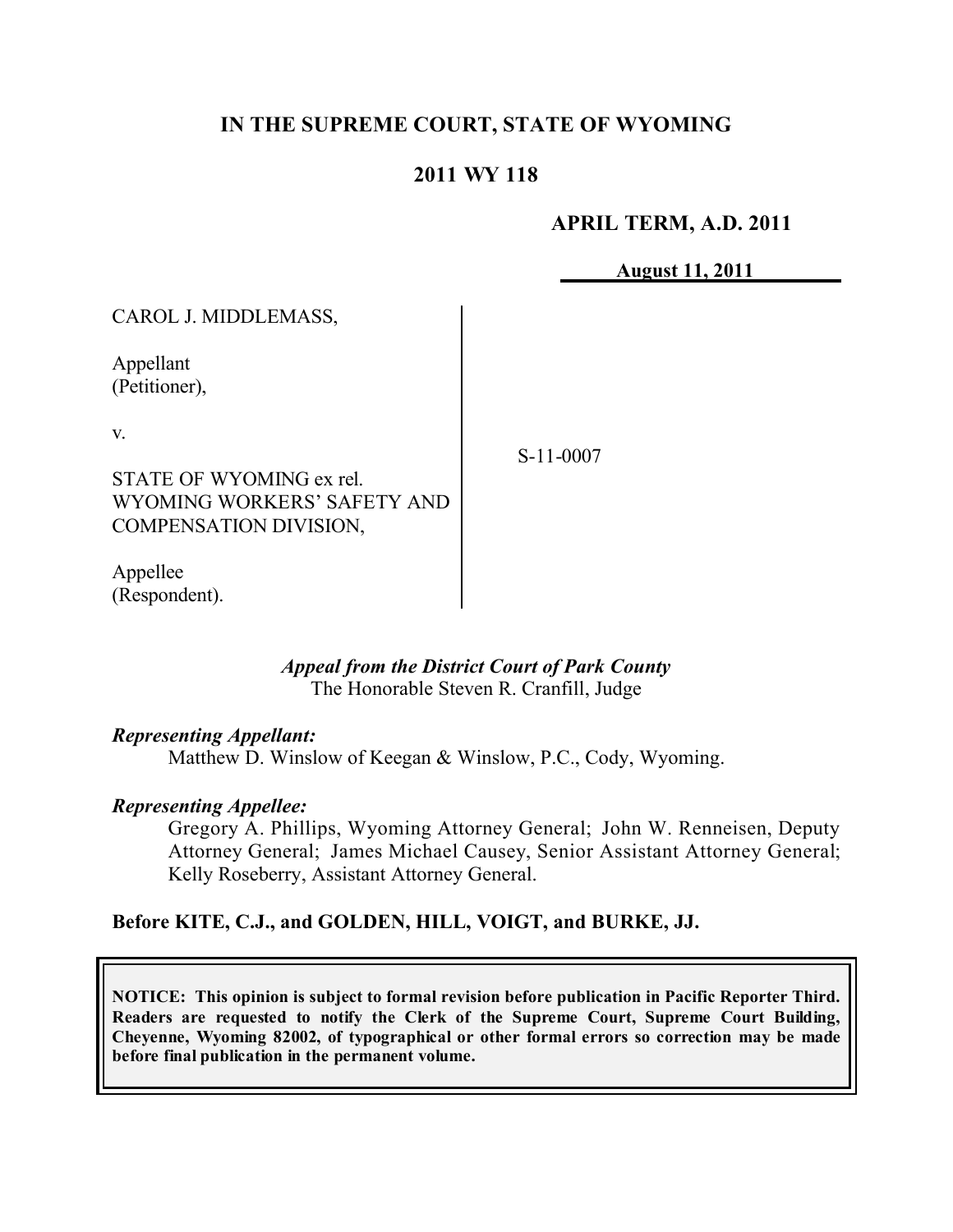### **KITE, Chief Justice.**

[¶1] Carol J. Middlemass appeals from the district court's affirmance of the Office of Administrative Hearings (OAH) decision upholding the Wyoming Workers' Safety and Compensation Division's (Division) denial of her request for worker's compensation benefits for an injury to her shoulder. She claims the OAH's determination that she failed to meet her burden of proving the injury resulted from her work activities is not supported by substantial evidence and the OAH erred by ruling that medical evidence was necessary to establish the cause of her shoulder injury.

[¶2] We affirm.

 $\overline{a}$ 

### **ISSUES**

[¶3] Although Ms. Middlemass articulates the issues differently, the issues we must decide are:

1. Is there substantial evidence to support the hearing examiner's conclusion that Ms. Middlemass did not meet her burden of proving that her shoulder injury was caused by her work activities?

2. Did the OAH correctly conclude that expert medical evidence was necessary to establish causation?<sup>1</sup>

# **FACTS**

[¶4] Ms. Middlemass was involved in a serious car accident in 1987. She suffered many injuries, including a broken right shoulder. Ms. Middlemass spent two to three months in the hospital and then underwent several months of physical therapy. She recovered and was able to use her shoulder normally.

[¶5] Ms. Middlemass was a packer for Y-Tex Corporation in Cody, Wyoming. Her job was to retrieve newly molded livestock ear tags from a conveyor belt, place insecticide tabs in the ear tags, fill plastic bags with twenty ear tags, seal the bags and place the bags in a box for shipping. She sat on a swiveling chair and the work area was set up in a semi-circle around her. Ms. Middlemass stated that on February 12, 2009, she injured her right shoulder when she reached for some tags. She continued to work until shortly

<sup>&</sup>lt;sup>1</sup> Ms. Middlemass also claims the OAH erred by ruling that her injury was one which occurred over a substantial period of time and concluding that she had not met the heightened standard of proof under Wyo. Stat. Ann. § 27-14-603(a) (LexisNexis 2011) required for such injuries. Our other rulings in this case make it unnecessary to review this alternative ground for denial; consequently, we will not discuss it.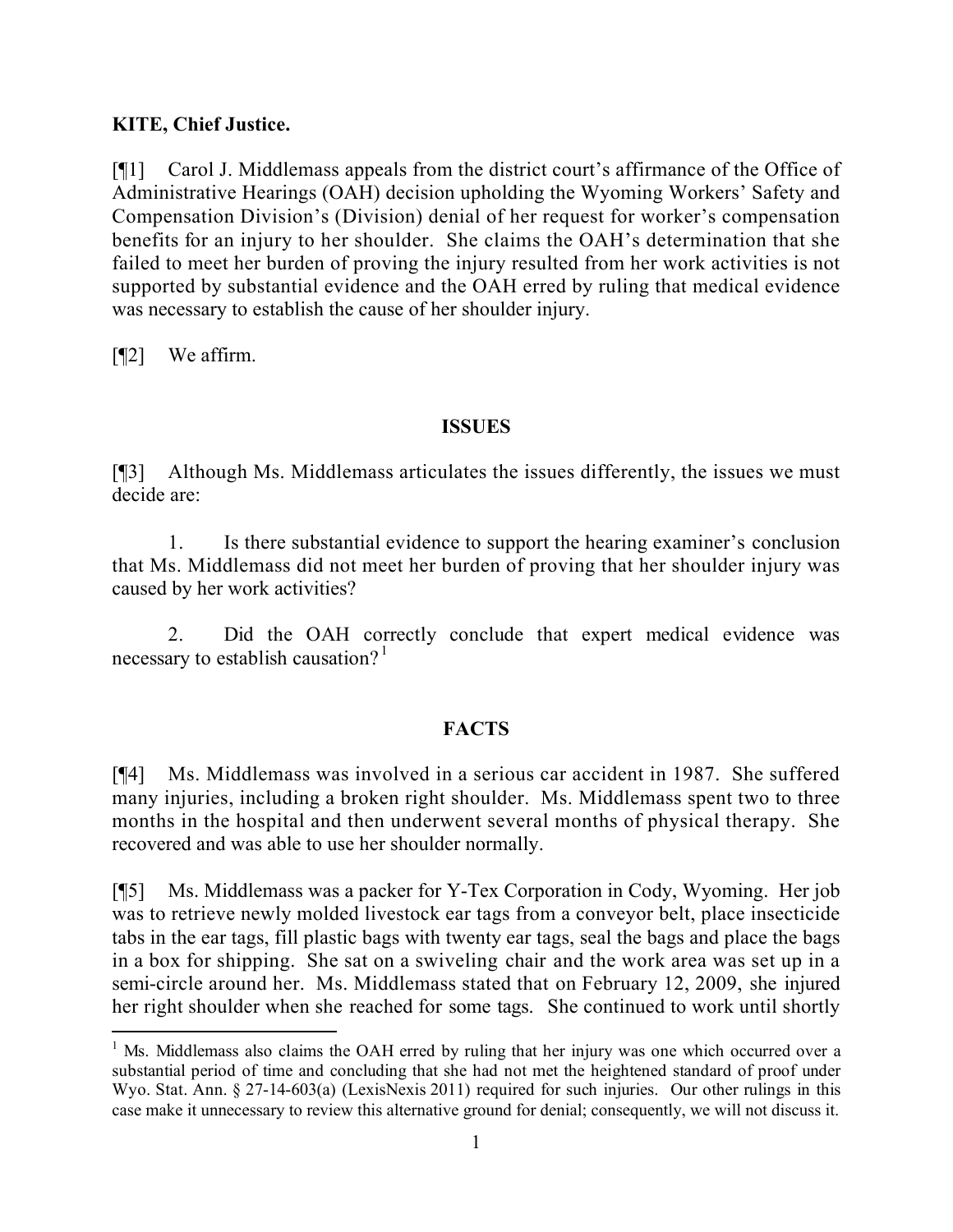before her shift ended, but stated that she was in significant pain. The next day she was unable to work because of the pain. Ms. Middlemass was examined at an urgent care center and referred to orthopedist, Jimmie Biles, M.D.

[¶6] At Dr. Biles' office, Ms. Middlemass was seen by Mary Phillips, an orthopedic specialty nurse practitioner. Ms. Middlemass underwent an MRI which showed three areas of pathology—a complete tear of the supraspinatus at the top part of the rotator cuff; a partial tear of the infraspinatus at the back part of the rotator cuff; and a tear of the labrum, the cartilage inside the shoulder joint around the socket.

[¶7] Ms. Middlemass filed an injury report and applied for worker's compensation benefits, but the Division denied her claim due to her preexisting condition from the 1987 automobile accident. Ms. Middlemass objected and the Division referred the matter to the OAH for a contested case hearing. At the hearing, Ms. Middlemass, her employer, and the Division presented evidence, including the deposition testimony of Dr. Biles. Ms. Middlemass conceded that the supraspinatus and labrum tears were attributable to her preexisting condition and focused on obtaining worker's compensation coverage for the infraspinatus tear.

[¶8] The hearing examiner issued a decision upholding the Division's denial of Ms. Middlemass' claim. He concluded that she had failed to meet her burden of proving that the infraspinatus tear was caused by her work activities. In particular, he stated that, because of her preexisting right shoulder condition, causation needed to be established by medical evidence and Dr. Biles was equivocal in his testimony about the cause of the infraspinatus tear and had incorrect information about the circumstances of her February 2009 injury.

[¶9] Ms. Middlemass filed a petition for review with the district court, which affirmed the OAH decision. She then appealed to this Court.

### **STANDARD OF REVIEW**

[¶10] When an appeal is taken from a district court's review of an administrative agency's decision, we consider the case as if it had come directly from the administrative agency without giving any deference to the district court's decision. *Dutcher v. State ex rel. Wyo. Workers' Safety & Comp. Div.,* 2010 WY 10, ¶ 9, 223 P.3d 559, 561 (Wyo. 2010); *Dale v. S & S Builders, LLC,* 2008 WY 84, ¶ 8, 188 P.3d 554, 557 (Wyo. 2008). Our review is governed by Wyo. Stat. Ann. § 16-3-114(c) (LexisNexis 2011):

> (c) To the extent necessary to make a decision and when presented, the reviewing court shall decide all relevant questions of law, interpret constitutional and statutory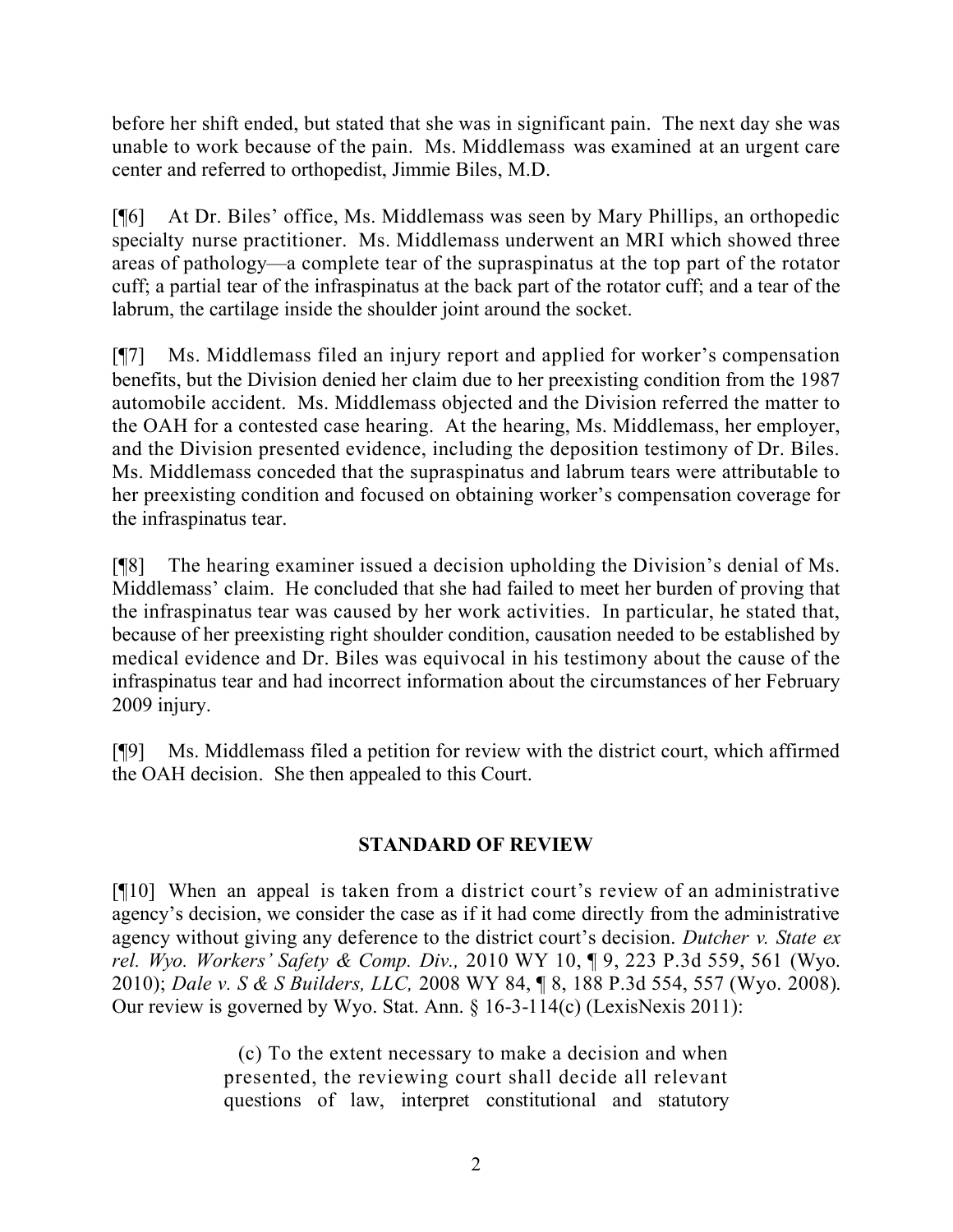provisions, and determine the meaning or applicability of the terms of an agency action. In making the following determinations, the court shall review the whole record or those parts of it cited by a party and due account shall be taken of the rule of prejudicial error. The reviewing court shall:

(i) Compel agency action unlawfully withheld or unreasonably delayed; and

(ii) Hold unlawful and set agency action, findings and conclusions found to be:

(A) Arbitrary, capricious, an abuse of discretion or otherwise not in accordance with law;

(B) Contrary to constitutional right, power, privilege or immunity;

(C) In excess of statutory jurisdiction, authority or limitations or lacking statutory right;

(D) Without observance of procedure required by law; or

(E) Unsupported by substantial evidence in a case reviewed on the record of an agency hearing provided by statute.

[ $[11]$ ] In accordance with § 16-3-114(c), we review the agency's findings of fact by applying the substantial evidence standard. *Dale,* ¶ 22, 188 P.3d at 561. Substantial evidence means "such relevant evidence as a reasonable mind might accept as adequate to support a conclusion." *Bush v. State ex rel. Wyo. Workers' Comp. Div.,* 2005 WY 120, ¶ 5, 120 P.3d 176, 179 (Wyo. 2005) (citation omitted). *See also*, *Kenyon v. State ex rel. Wyo. Workers' Safety & Comp. Div.,* 2011 WY 14, ¶ 11, 247 P.3d 845, 849 (Wyo. 2011). "Findings of fact are supported by substantial evidence if, from the evidence preserved in the record, we can discern a rational premise for those findings." *Kenyon,* ¶ 11, 247 P.3d at 849, quoting *Bush,* ¶ 5, 120 P.3d at 179.

[¶12] Reviewing an agency's determination that the claimant did not satisfy her burden of proof, we apply the following standard:

> If the hearing examiner determines that the burdened party failed to meet his burden of proof, we will decide whether there is substantial evidence to support the agency's decision to reject the evidence offered by the burdened party by considering whether that conclusion was contrary to the overwhelming weight of the evidence in the record as a whole. If, in the course of its decision making process, the agency disregards certain evidence and explains its reasons for doing so based upon determinations of credibility or other factors contained in the record, its decision will be sustainable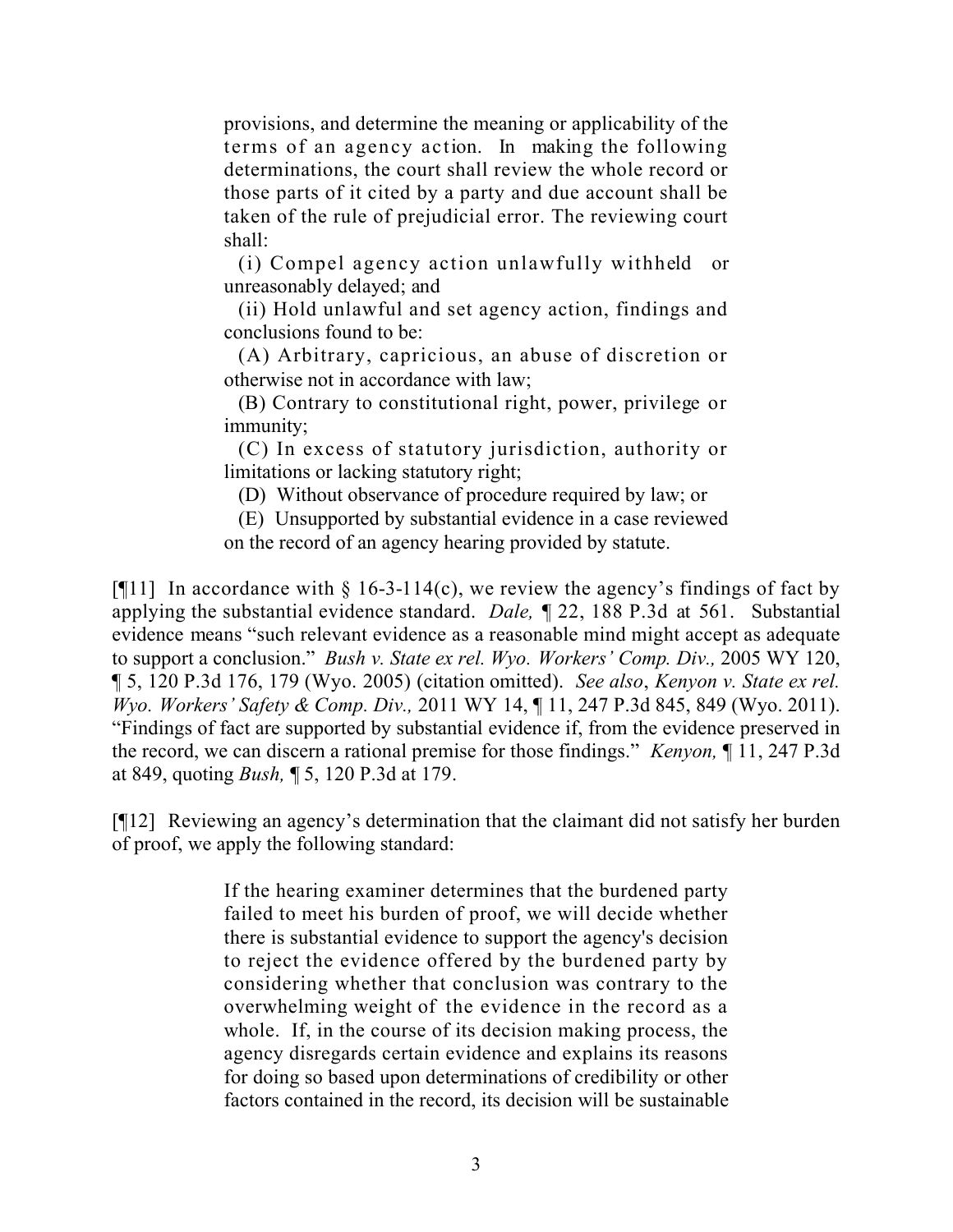under the substantial evidence test. Importantly, our review of any particular decision turns not on whether we agree with the outcome, but on whether the agency could reasonably conclude as it did, based on all the evidence before it.

*Dale,* ¶ 22, 188 P.3d at 561 (citations omitted).

[¶13] "'We review an agency's conclusions of law *de novo,* and will affirm only if the agency's conclusions are in accordance with the law.'" *Kenyon,* ¶ 13, 247 P.3d at 849, quoting *Moss v. State ex rel. Wyo. Workers' Comp. Div.,* 2010 WY 66, ¶ 11, 232 P.3d 1, 4 (Wyo. 2010); *Dale,* ¶ 26, 188 P.3d at 561-62.

### **DISCUSSION**

[¶14] A worker's compensation claimant has the burden of proving all of the essential elements of her claim by a preponderance of the evidence. *State ex rel. Wyo. Workers' Safety & Comp. Div. v. Slaymaker,* 2007 WY 65, ¶ 13, 156 P.3d 977, 981 (Wyo. 2007); *Sanchez v. State ex rel. Wyo. Workers' Safety & Comp. Div.,* 2006 WY 64, ¶ 7, 134 P.3d 1255, 1257 (Wyo. 2006). "This burden includes establishing the cause of the condition for which compensation is claimed and proving that the injury arose out of and in the course of employment." *Hanks v. City of Casper,* 2001 WY 4, ¶ 6, 16 P.3d 710, 711 (Wyo. 2001). *See also, State ex rel. Wyo. Workers' Comp. Div. v. Espinoza,* 924 P.2d 979, 981 (Wyo. 1996). Preexisting conditions are excluded from the definition of compensable injury. Wyo. Stat. Ann. § 27-14-102(a)(xi)(F) (LexisNexis 2011).

[¶15] Nevertheless, an employee who has a pre-existing condition may still recover if her "employment aggravated, accelerated, or combined with the disease or infirmity to produce the death or disability for which compensation is sought." *Dutcher, ¶* 14, 223 P.3d at 562, quoting *Lindbloom v. Teton Int'l,* 684 P.2d 1388, 1389 (Wyo. 1984). "'To prove aggravation of a preexisting condition, a claimant must demonstrate by a preponderance of the evidence that the work contributed to a material degree to the aggravation of the condition.'" *Dutcher,* ¶ 15, 223 P.3d at 562, citing *Slaymaker,* ¶ 14, 156 P.3d at 981-82.

[¶16] The OAH reached the following conclusions regarding the evidence of the cause of Ms. Middlemass' shoulder injury:

> 19. As Claimant concedes, she has had for a substantial period of time a rotator cuff injury consisting of a full thickness tear of the supraspinatus muscle-tendon and a long standing cartilage abnormality inside the shoulder joint itself, all quite obviously stemming from the 1987 motor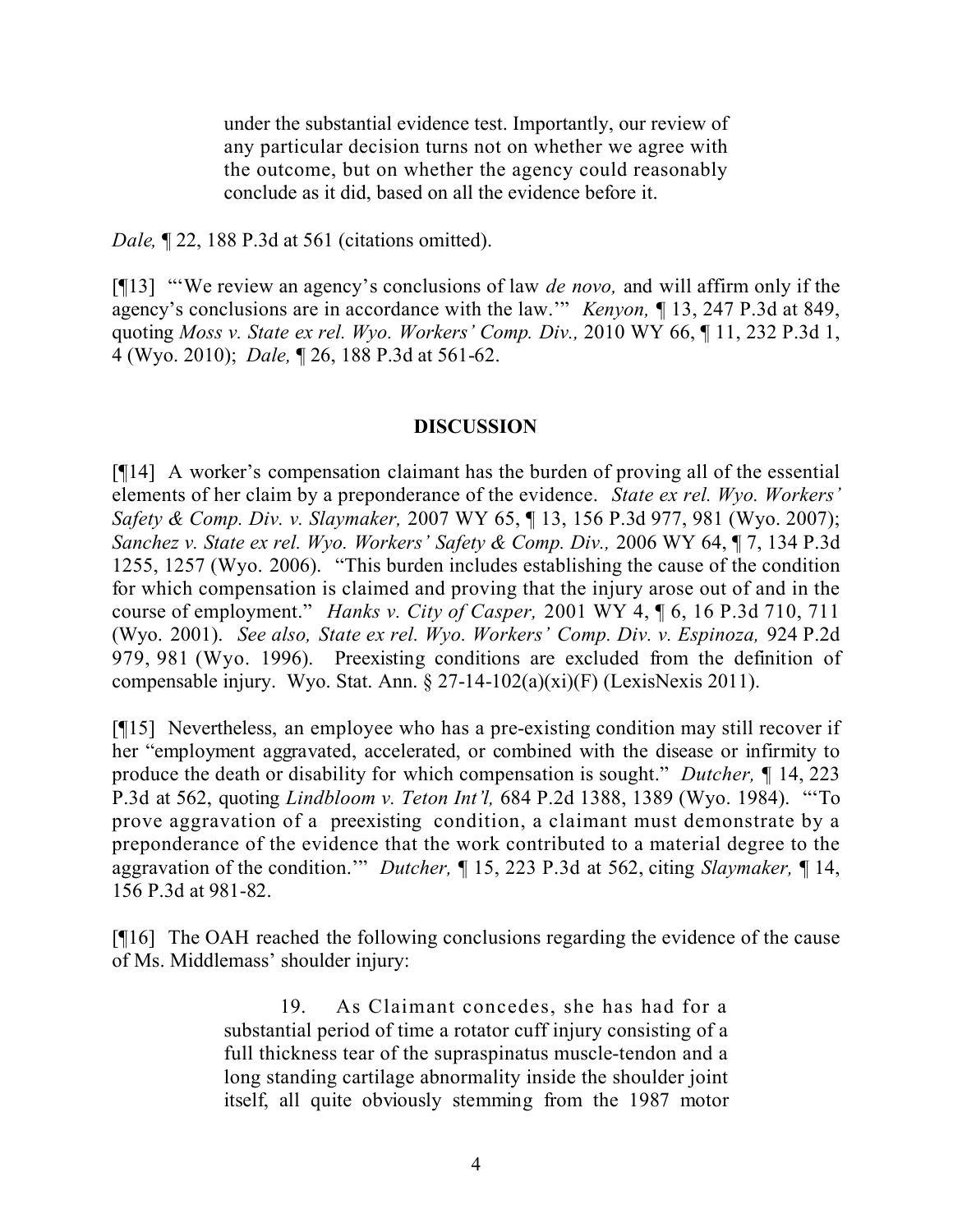vehicle accident. The question becomes whether the partial tear of the infraspinatus can be said to have been caused by Claimant's work activities on February 12, 2009.

20. Contrary to Claimant's assertion, this is not a case where credible testimony by the Claimant that she did not have pain prior to the work effort at a particular time and then subsequently became painful is adequate to demonstrate a work injury. Because of the preexisting condition affecting the other part of the rotator cuff, the Office concludes that medical proof is necessary to demonstrate work-relatedness.

21. The need for convincing medical proof is problematic for Claimant because it appears Dr. Biles' understanding of the mechanism of injury was an activity that Claimant did not undertake at work, namely reaching overhead and outward. He did not have an accurate history.

22. Additionally, Dr. Biles' testimony was equivocal, indicating that he couldn't really give an opinion as to whether the partial tear of the infraspinatus occurred at the time of the "accident" (which, again, he misunderstood) or whether it was progression of the supraspinatus tear. When he states that it is possible that this partial tear was worsened by Claimant's activity, again, he had a misunderstanding of the work activity. As noted by the Division, Claimant's activities were much more strenuous and vigorous outside of work than at work. Accordingly, the Office does not find Dr. Biles' testimony persuasive medical proof of the existence of a work injury.

23. There was a failure of proof that Claimant's employment aggravated, accelerated or combined with the pre-existing rotator cuff disease process.

[¶17] Ms. Middlemass claims the hearing examiner's conclusion that she did not meet her burden of proving the infraspinatus tear was work related is not supported by substantial evidence. She also asserts the hearing examiner erred by requiring medical expert testimony to establish that her injury was work related.

[¶18] Starting with the substantial evidence issue, the hearing evidence included Ms. Middlemass' medical records from Dr. Biles' office, and testimony by Ms. Middlemass, three of her friends, her supervisor at Y-Tex, and Dr. Biles (by deposition). Ms.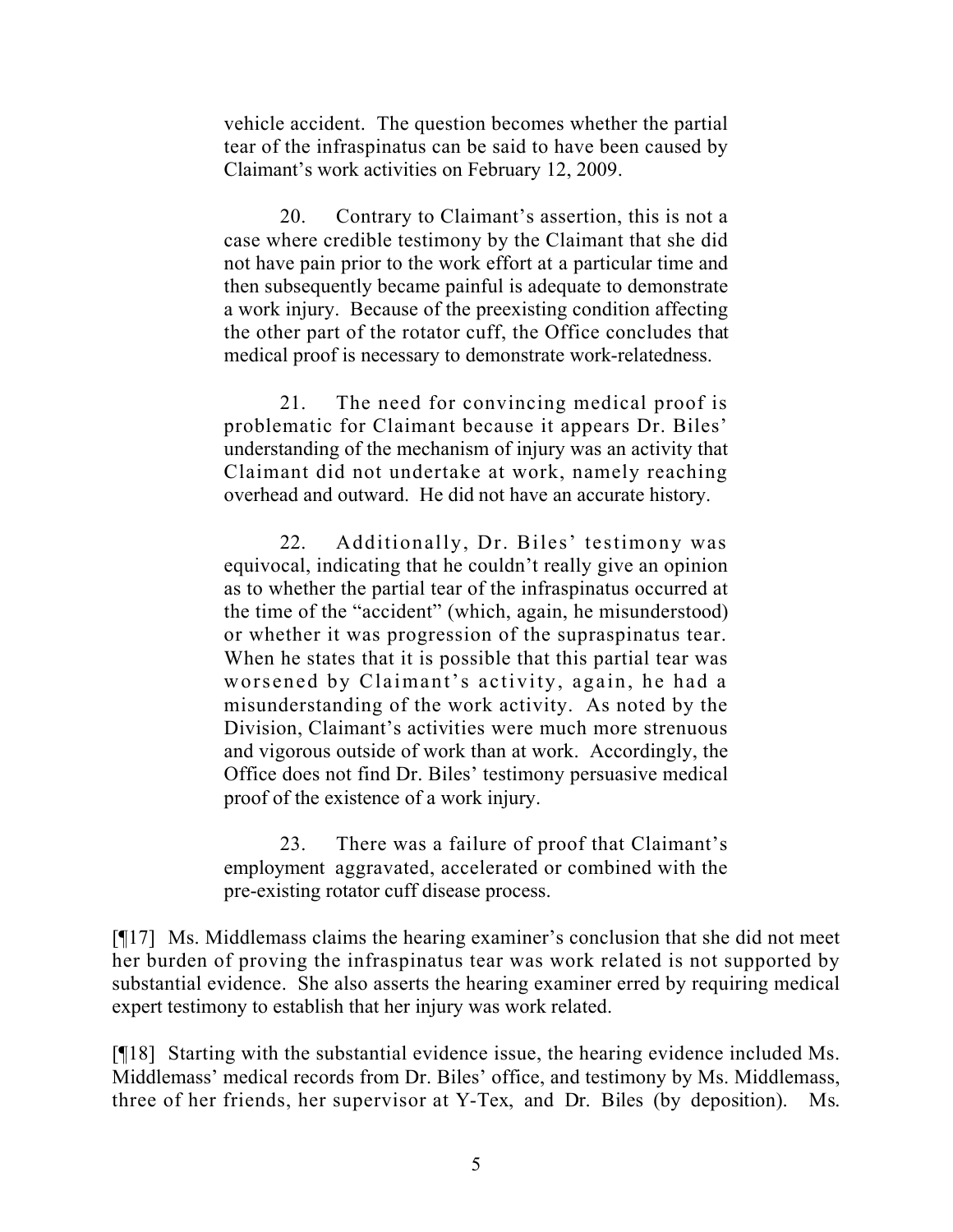Middlemass testified that she had injured her right shoulder in the 1987 car accident, but after undergoing physical therapy she had no limitations and did not experience pain. The only residual effect from the accident was a feeling of stiffness in very cold weather. She testified that, before the February 2009 incident, she did not have any pain in her shoulder and could do almost anything, including staging gunfights with a performance group, doing work around her house, playing guitar, and assisting her disabled husband.

[¶19] Ms. Middlemass stated that on February 12, 2009, she was working at the conveyor belt, and ". . . behind me there was a box. I'm doing this with my left hand, from left to right. But when I was doing it, I was just putting the bag in the box, and I reached over to grab the tag when I felt the pop that afternoon." She further described the incident as: "I was just reaching back, and when I reached back and I reached over to grab [the tags] off the conveyor belt, I felt this pop. I hurt pretty good." She testified that, after the incident, she was limited in what she could do with her right arm and had to give up many activities. Three of Ms. Middlemass' friends testified at the hearing. In general, they confirmed her active lifestyle before the incident and her limitations and pain after the incident.

[¶20] Dr. Biles' deposition was admitted at the OAH hearing. He testified that he had diagnosed three different areas of pathology in Ms. Middlemass' shoulder: 1) a complete tear of the top part of the rotator cuff (supraspinatus); 2) a partial tear of the back part of the rotator cuff (infraspinatus); and 3) torn cartilage inside the shoulder joint involving the cartilage lip around the socket (labrum).

[¶21] Dr. Biles stated that x-rays and a MRI of Ms. Middlemass' shoulder showed a previous fracture of the humeral head and atrophy of the supraspinatus muscle. He explained that the earlier fracture had healed in such a way as to cause the head to rub on the acromion,<sup>2</sup> "and that indirectly certainly could cause a tear of the rotator cuff," which could result in the atrophy of the supraspinatus muscle. Dr. Biles testified that the atrophy of the muscle and tear of the supraspinatus tendon definitely occurred before the February 2009 work incident. He also testified that the labrum tear was "more likely to have occurred from the motor vehicle accident than just moving her arm overhead."

[¶22] Dr. Biles was questioned about the timing of the infraspinatus tear on the back part of the rotator cuff and stated, "I don't know, honestly. I can't tell you whether [the infraspinatus tear] occurred at the time of the accident or whether that's progression of the supraspinatus tear." The questioning continued:

 $\overline{a}$ 

<sup>&</sup>lt;sup>2</sup> The acromion is defined as "the outer end of the spine of the scapula  $\ldots$  protecting the glenoid cavity, forming the outer angle of the shoulder and articulating with the clavicle. Also called *acromial process*." *Webster's Third New Int'l Dictionary* 19 (2002).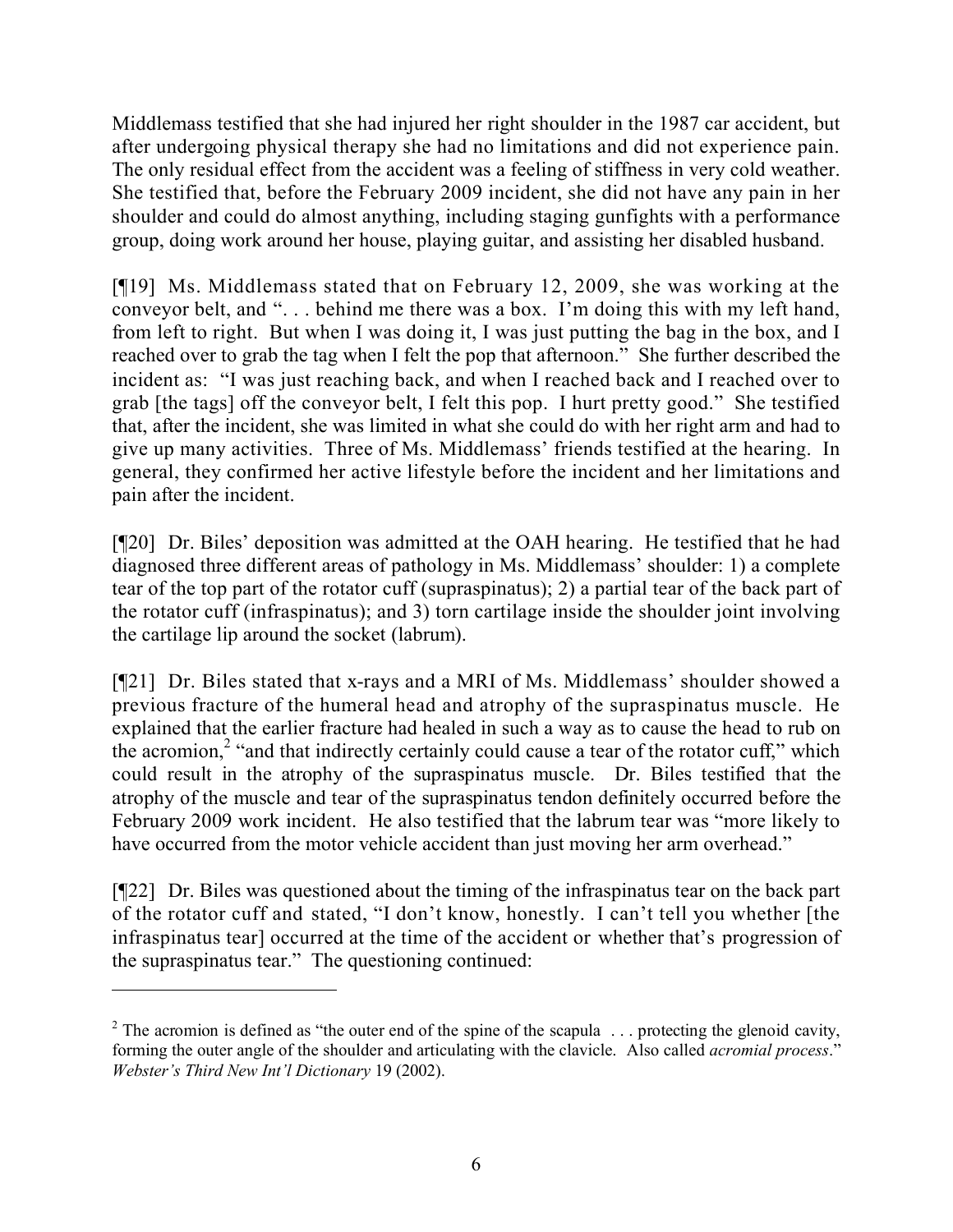Q. So it's possible that on February 12 of '09 that reaching behind caused this second pathology, the partial tear of the back part of the rotator cuff?

A. Yes, it's possible.

Q. Is it likely?

A. I really don't know. I can't give you a probability of when that partial tear occurred.

\* \* \*

Q. [W]e've established that we are not going to be able to establish one way or another whether it's more probable than not that the partial tear of the back part of the rotator cuff preexisted February 12, '09, correct?

A. Correct. I can't tell you, based on the MRI, whether that partial tear occurred a long time ago or recently.

[¶23] When questioned about the mechanism of Ms. Middlemass' injury, Dr. Biles testified:

> Q. Does turning and reaching the arm without any weight on it or anything like that, is that a normal cause of a tear to the cartilage or a rotator cuff tear?

> > A. Nope. \* \* \*

Q. And what, in your opinion, then, led to that result in this particular patient?

A. I mean, she had – it's my understanding that she had – did she have a box in her arm or she was just putting something in a box?

Q. Well, the history I was given – and I believe that's consistent with the history that's written on your NP's note – is that she was putting something in a box.

A. So I mean, without lifting the box or having a load in her arm and turning her arm, it would be difficult to have these – all these injuries occur from that.

The doctor also stated:

Q. I think you have been -- I think you had testified that it would be difficult to have all of these injuries occur from the turning. I think we touched on this; I just want to be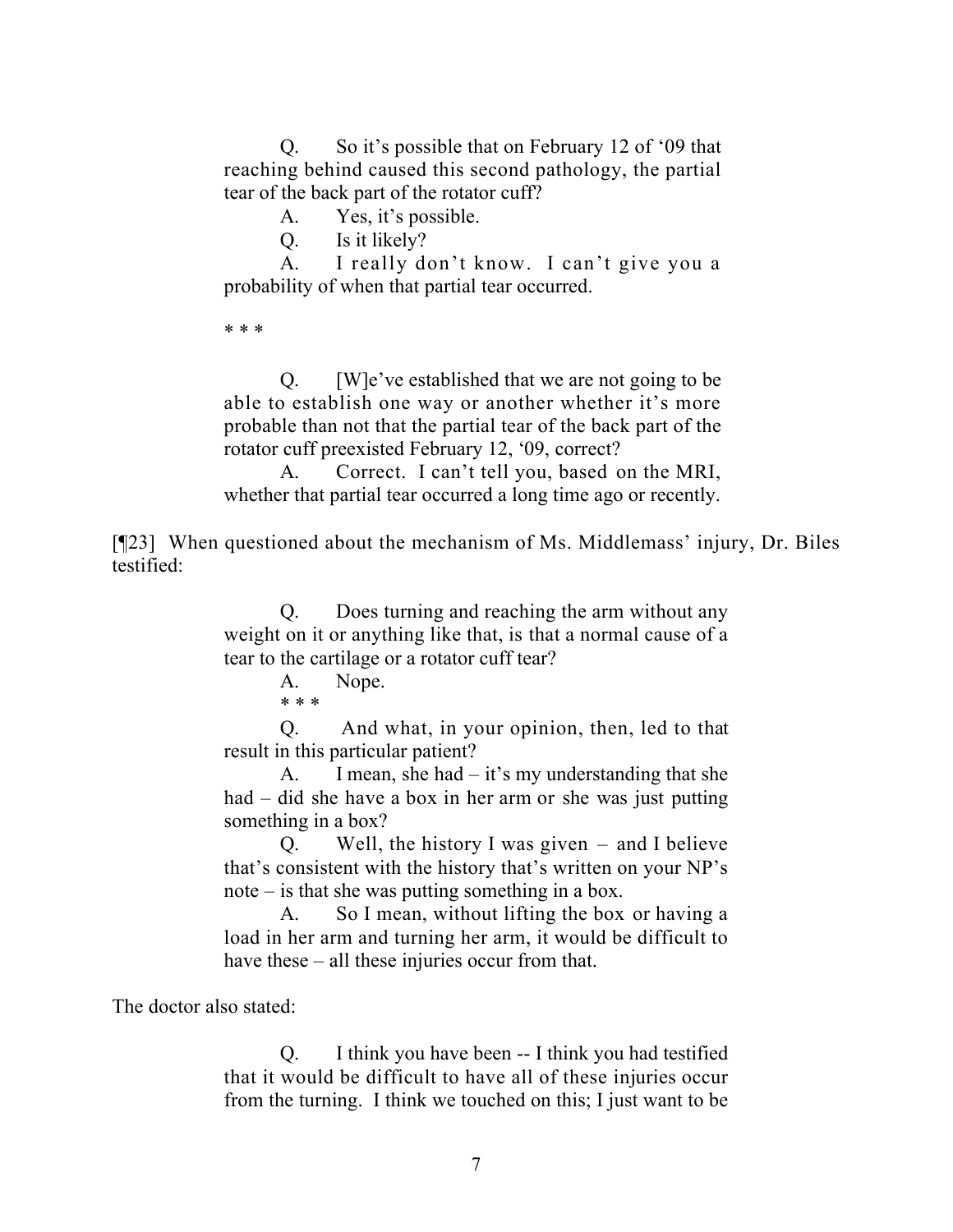clear.

Assuming that the supraspinatus tear on the top and the labrum tear were preexisting, would the injury, as – or the mechanism of [the] injury, as described in her history, be consistent with the infraspinatus partial tear?

A. Yes. It's possible she could have partially torn that part of the rotator cuff just from reaching overhead, reaching as she did.

[¶24] Ms. Middlemass' attorney questioned Dr. Biles about the use of a patient's history in forming a diagnosis:

> Q. . . . There was some discussion about opinions based on a self-reported history. In your practice as an orthopedic surgeon, is a self-reported history from a patient something that you would generally rely upon in forming opinions?

A. Yes. \* \* \*

Q. In a case where there is a report of no pain prior to hearing a pop and then pain subsequent to that, is that something that you would generally rely on in forming a diagnosis?

A. Yes.

With regard to the cause of the infraspinatus tear, Dr. Biles testified:

Q. And in performing a diagnosis on Carol Middlemass, can you say that it is  $-$  based upon the history and everything else in the chart, that it is likely or probable that this was the result of a workplace injury?

A. Are you referring to the infraspinatus –

- Q. Yes.
- A. --portion?

That actually is conceivable because rotator cuff tears of the suprapinatus frequently, usually propagate. Over time, they tend to either extend into the infraspinatus or extend towards the front part of the rotator cuff, which is called the subscapularis. And it doesn't take as much trauma to extend a tear into the infraspinatus or the subscapularis if the supraspinatus is already torn.

[¶25] Dr. Biles continued by testifying about the symptoms associated with each of the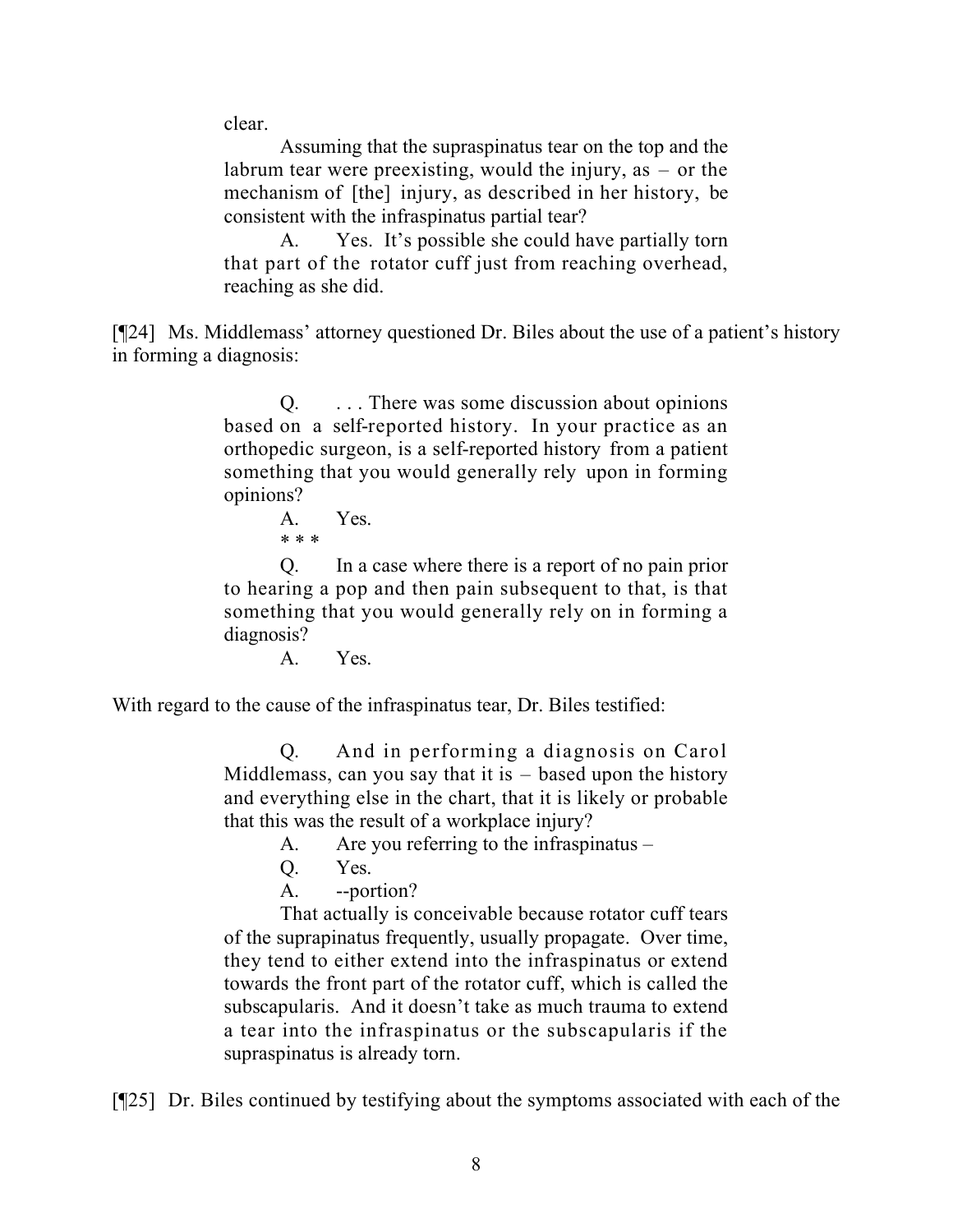pathologies present in Ms. Middlemass' shoulder. He stated that with suprapinatus tears, people usually feel pain at the time of the injury, but the pain may then dissipate. He stated that there is "a 15- or 20-percent incidence of people having tears of the supraspinatus that never reported any pain. So, it's conceivable that she could have good shoulder function with an isolated tear of the supraspinatus." According to Dr. Biles, a labrum tear causes the following symptoms: "It usually causes mechanical catching, clunking, popping-type symptoms when the arm is moved. There's frequently not horrible pain, but, rather, mechanical symptoms of something getting caught or popping in the shoulder." Dr. Biles was then questioned about symptoms of an infraspinatus tear and how that related to Ms. Middlemass' situation:

> Q. Now, with regard to the infraspinatus tear that we see in [Ms. Middlemass'] charts, what sort of symptoms would you expect to see with that?

> A. The shoulder would be more painful.  $\ldots$  [I]f it's a partial tear, they would still be able to move their arm, but it would be more painful.

> Q. If the evidence in this case shows that [Ms. Middlemass] was functioning without pain and without appreciable limitations prior to the injury but then ever since the injury has had consistent pain in the shoulder, would that be consistent with the partial tear of the infraspinatus having occurred as she reported in her medical history?

> > A. Yes.

[¶26] Kenneth White was Ms. Middlemass' supervisor at Y-Tex and testified as to how the tag production process worked and what a packer, like Ms. Middlemass, did with the ear tags. His description of a packer's work duties generally mirrored Ms. Middlemass' testimony. Of particular importance to the issues on appeal, he testified the weight of a full bag of tags the packer would place in a shipping box was only 11.5 ounces and his description of a packer's duties did not include any overhead reaching.

[¶27] The hearing examiner held that Dr. Biles' testimony was insufficient to establish that Ms. Middlemass' work activities caused her infraspinatus injury. We note that it makes no difference whether the infraspinatus tear was a new injury or an aggravation of Ms. Middlemass' preexisting condition; the issue for our determination remains the same—whether her work activities caused her current condition/injury. Based upon our review of the record, we conclude the OAH decision was not against the overwhelming weight of the evidence and was, therefore, supported by substantial evidence.

[¶28] Dr. Biles was only able to state that it was "conceivable" or "possible" that Ms. Middlemass' infraspinatus tear was related to her work activities. Our precedent establishes that medical testimony stating the claimant's work "contributed to" the injury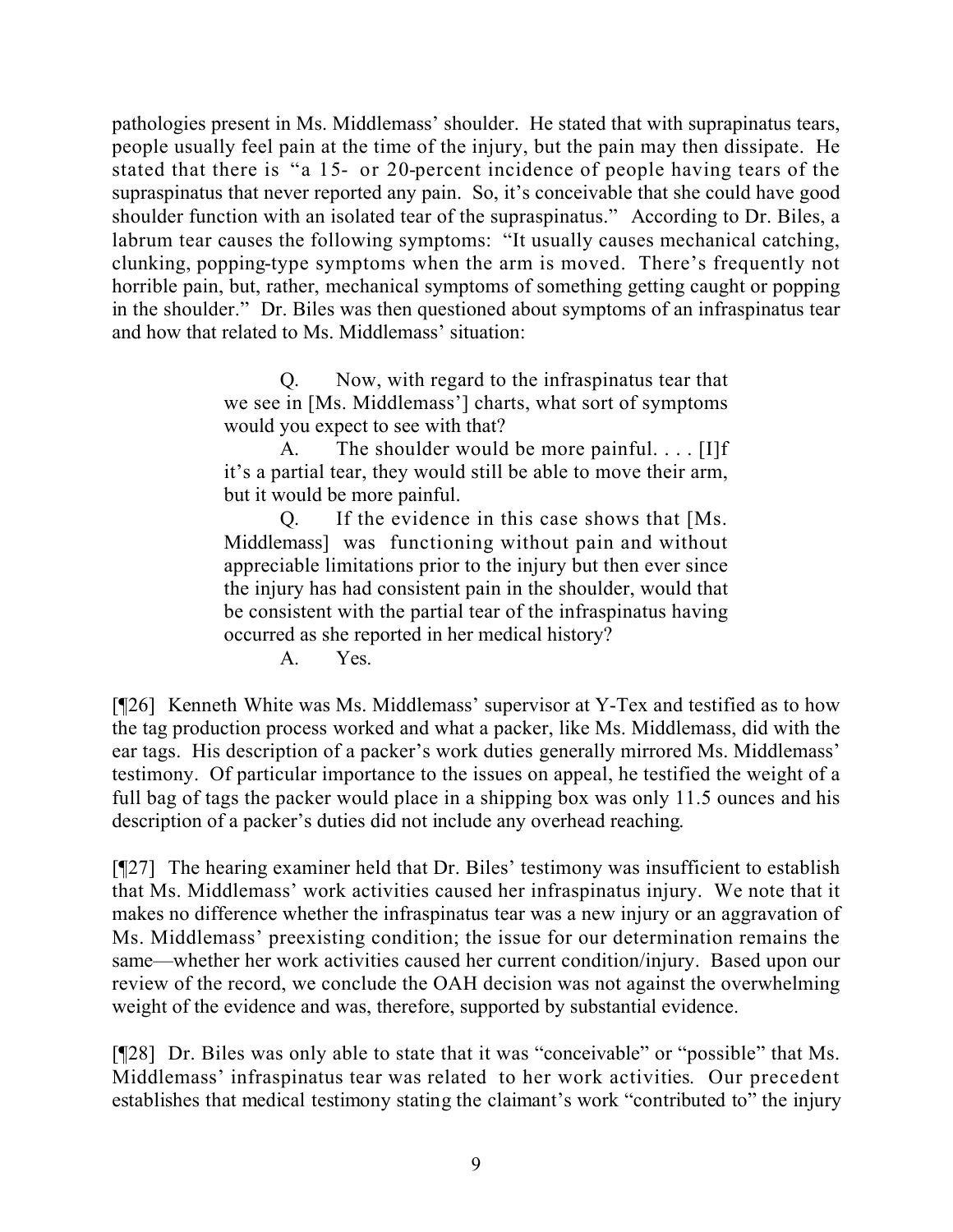or the injury was "most likely" or "probably" the product of the workplace is sufficient to satisfy the requirements. *Boyce v. State ex rel. Wyo. Workers' Safety & Comp. Div.,* 2005 WY 9, ¶ 21, 105 P.3d 451, 458 (Wyo. 2005), citing *Jim's Water Serv. v. Eayrs,* 590 P.2d 1346, 1349 (Wyo. 1979) and *Claim of Vondra,* 448 P.2d 313 (Wyo. 1968). *See also*, *Salas v. General Chemical,* 2003 WY 79, ¶ 10, 71 P.3d 708, 711 (Wyo. 2003). However, "opinions expressed by medical experts in terms of 'can,' 'could,' or 'possibly' are not sufficient to meet an employee's burden of proof." *Boyce,* ¶ 22, 105 P.3d at 458, citing *Thornberg v. State ex rel. Wyo. Workers' Comp. Div.,* 913 P.2d 863 (Wyo. 1996). Dr. Biles' testimony that it was "conceivable" or "possible" that Ms. Middlemass' infraspinatus tear was caused by her work activities falls within the latter category of insufficient medical proof.

[¶29] The hearing examiner also discounted Dr. Biles' opinion because he did not have a correct understanding of Ms. Middlemass' work activities. At one point, Dr. Biles indicated that he thought Ms. Middlemass was holding a box and putting something in it when she felt the pop. At another point, he testified that he thought she was reaching overhead when she was injured. Ms. Middlemass testified that she was reaching to grab the tags when she was injured. She did not state that she was reaching overhead or holding a box or any significant weight at the time. In fact, she testified that no overhead reaching was required to perform her work duties. A hearing examiner is not bound by a medical expert's opinion when it is "unreasonable, not adequately supported by the facts upon which the opinion is based, or based upon an incomplete and inaccurate medical history provided by the claimant." *Watkins v. State ex rel. Wyo. Medical Comm'n,* 2011 WY 49, ¶ 25, 250 P.3d 1082, 1091 (Wyo. 2011), quoting *Taylor v. State ex rel. Wyo. Workers' Safety & Comp. Div.,* 2005 WY 148, ¶ 15, 123 P.3d 143, 148 (Wyo. 2005). *See also*, *Torres v. State ex rel. Wyo. Workers' Safety & Comp. Div.,* 2011 WY 93, ¶ 24, 253 P.3d 175, 181 (Wyo. 2011).

[¶30] Interestingly, the notes from Dr. Biles' office do not state that she reported she was injured while reaching overhead or holding a box:

> On 02/12/09 Carol Middlemass was at work. She works at Y-Te[x] doing conveyor work. She states that she turned to place something in a box and heard a pop in the right shoulder. The shoulder was painful. She tried to work the next day but was unable [to] and states that it has been painful since. She has tried to work off and on but has not been successful. She was evaluated at Urgent Care on 02/19/09.

> . . The patient states that she has pain with reaching out and with overhead reach. She also has pain in the right shoulder when lying on it and when pushing buttons with the right hand.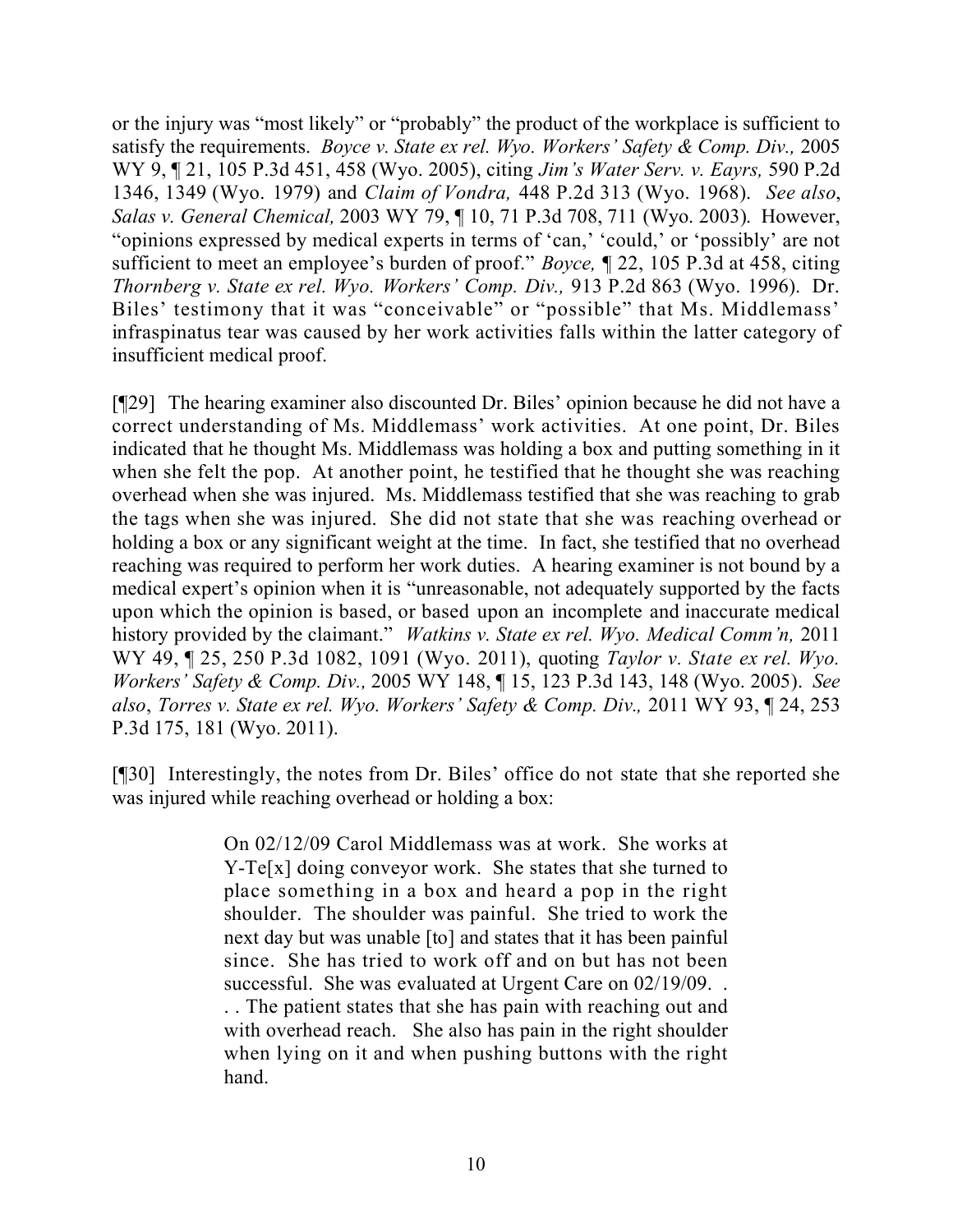Dr. Biles' misunderstanding of Ms. Middlemass' work activities could have occurred because he had never actually seen Ms. Middlemass. She testified that she had only been examined by Dr. Biles' nurse practitioner. Consequently, he was relying on his interpretation of the nurse practitioner's notes when making his diagnosis and giving his deposition testimony.

[¶31] Dr. Biles testified that "without lifting the box or having a load in her arm and turning her arm, it would be difficult to have these -- all these injuries occur from that." Thus, Dr. Biles clearly did not believe that Ms. Middlemass could have torn her infraspinatus tendon by simply reaching for tags, as she described. Under these circumstances, there was substantial evidence to support the hearing examiner's finding that Dr. Biles' testimony did not establish that her shoulder injury was work related.

[¶32] Citing to *Thornberg* and *Walmart Stores v. Clark,* 969 P.2d 550 (Wyo. 1998).<sup>3</sup> Ms. Middlemass claims that medical evidence was unnecessary to establish the causation element of her claim. She asserts that these cases allow causation to be established by the claimant's testimony alone, without the need for expert medical testimony. Ms. Middlemass argues, therefore, that the uncontroverted evidence that her shoulder was fully functional and she did not have any pain before the work place incident and she was in constant pain and had very limited use of the shoulder after the incident was sufficient to establish causation.

[¶33] In *Thornberg,* 913 P.2d at 867, we stated: "Generally, when a single incident is alleged to have caused an injury, medical testimony is not required if it is not essential to establish a causal connection between the occurrence and the injury." The decision also states, however, that "under certain circumstances, medical testimony may be essential to establish a causal connection." *Id.* Mr. Thornberg injured his tailbone when the dump truck he was driving slammed down over a ridge of dirt. Several months later, he developed coccydynia which presented with symptoms of rectal discomfort and abscesses. *Id.* at 865. We held that, as a practical matter, medical testimony was indispensible in Mr. Thornberg's case because the medical condition complained of was not "'immediately and directly or naturally and probably'" the result of the workplace incident. *Id.* at 867*,* quoting *Hansen v. Mr. D's Food Center,* 827 P.2d 371, 373 (Wyo. 1992).

 $\overline{a}$ 

<sup>&</sup>lt;sup>3</sup> Ms. Middlemass also cites to two cases from other jurisdictions holding that, under certain circumstances, a medical expert's equivocal testimony coupled with the claimant's testimony about her condition can provide sufficient evidence to establish the causation element of a worker's compensation claim. *P & L Constr. Co., Inc. v. Lankford,* 559 S.W.2d 793, 794 (Tenn. 1978); *Miller v. Penmac Personnel Serv., Inc.,* 68 S.W.3d 574, 580 (Mo. Ct. App. 2002) (overruled on other grounds). These cases are simply corroborative of Wyoming precedent and do not advance our inquiry. Consequently, we do not need to separately analyze them.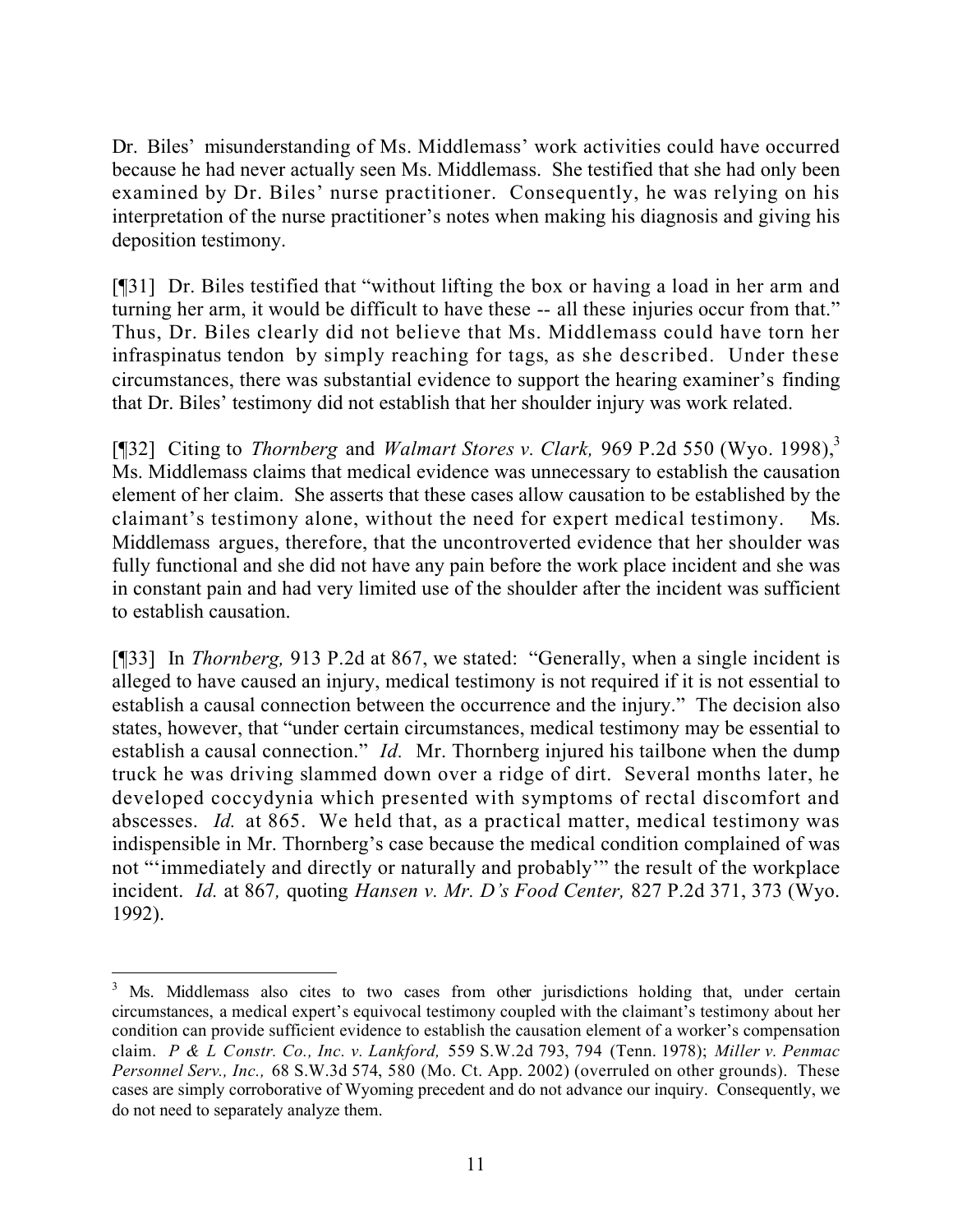[¶34] As *Thornberg* confirms, there is a line of worker's compensation cases holding that medical expert testimony is not always required to establish causation. *See, e.g*., *Forni v. Pathfinder Mines,* 834 P.2d 688, 693 (Wyo. 1992); *Hansen,* 827 P.2d at 373; *Gray v. State ex rel. Wyo. Workers' Safety & Comp. Div.,* 2008 WY 115, ¶ 17, 193 P.3d 246, 251-52 (Wyo. 2008). Nevertheless, *Thornberg* also recognizes that in many cases expert testimony will be required. In the case at bar, we have a claimant with a complex medical history and a complex diagnosis. She had three distinct pathologies in her shoulder, two of which were clearly preexisting. Ms. Middlemass maintains that her pain must have been caused by the infraspinatus tear because the other two conditions were not necessarily painful. While Dr. Biles stated that a patient may have a supraspinatus tear or a labrum tear and not suffer any pain, he did not indicate that was the norm or always the case. In fact, he stated that just fifteen to twenty percent of people with supraspinatus tears did not report any pain. Moreover, this is not a case like those referenced in *Thornberg* where the injury was an immediate, direct or natural result of the workplace injury. To the contrary, Dr. Biles indicated it was unlikely that the work activities engaged in by Ms. Middlemass would have led to her shoulder injury. Compare, *Slaymaker,* ¶ 17, 156 P.3d at 983-84 (medical evidence linked the specific work activity being performed at the time of the injury and the injury).

[¶35] The other case Ms. Middlemass cites, *Walmart,* is a negligence case and does not directly involve worker's compensation law or benefits. Walmart challenged the sufficiency of Mr. Clark's evidence establishing the causal connection between his fall in the store and his injuries on the basis that there was insufficient expert medical testimony to establish the connection. Reviewing the jury's verdict, we stated:

> [T]he testimony of the plaintiff may be sufficient, without the use of experts to establish the element of causation between an accident and the plaintiff's injuries. . . . The jury may reasonably infer that an absence of pain prior to the accident, and the onset of pain afterwards, is evidence that the accident caused the pain.

*Walmart,* 969 P.2d at 551-52.

[¶36] Even putting aside the obvious procedural differences between civil negligence cases and worker's compensation cases, we do not find *Walmart* to be persuasive in this context. There was no indication in *Walmart* that Mr. Clark had any preexisting condition or that there were any complicating factors like the two preexisting and noncompensable shoulder conditions in this case. *Walmart* is so different from the case at bar, it cannot be considered to be relevant precedent.

[¶37] Under the circumstances presented here, the hearing examiner properly ruled expert medical testimony was required to establish that Ms. Middlemass' work activities